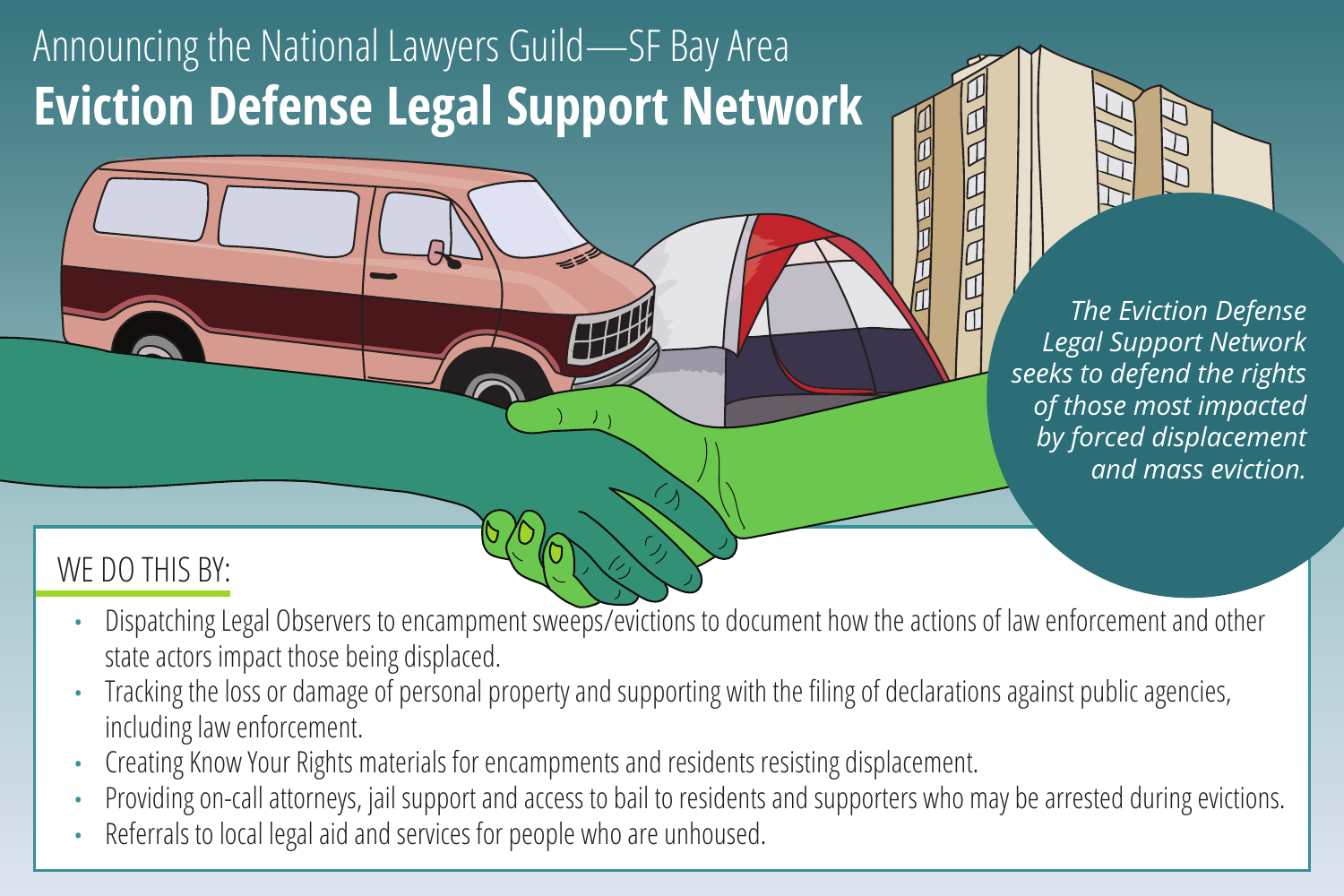### YOU SHOULD REQUEST LEGAL SUPPORT THROUGH THIS **SIMPLE FORM** IF:

- You are a resident, service provider, or other advocate and you see an eviction notice posted at an encampment or know that one is scheduled.
- You are a resident, service provider, or other advocate and you are witnessing or experiencing an eviction with OR without notice.
- Form online at: nlgsf.ourpowerbase.net/legal-support-request (accessible via the QR code)

#### YOU SHOULD **CALL** THE NLG-SFBA DEMONSTRATIONS HOTLINE **AT 415-909-4NLG** IF:



• You are a resident, service provider, or other advocate and you witness law enforcement or public agencies repressing encampment residents, people living in vehicles or other informal shelter who are resisting displacement.



**If you or someone you know has been arrested for any reason during an encampment defense** you can call the NLG-SFBA's Bay Area Jail Hotline at 415-285-1011 (please note this number will only work from inside a jail).

**If you or someone you know has been arrested in Alameda County and is currently incarcerated at Santa Rita Jail and is seeking legal support** you can call the NLG-SFBA's Santa Rita Jail Hotline at 510-925-4060.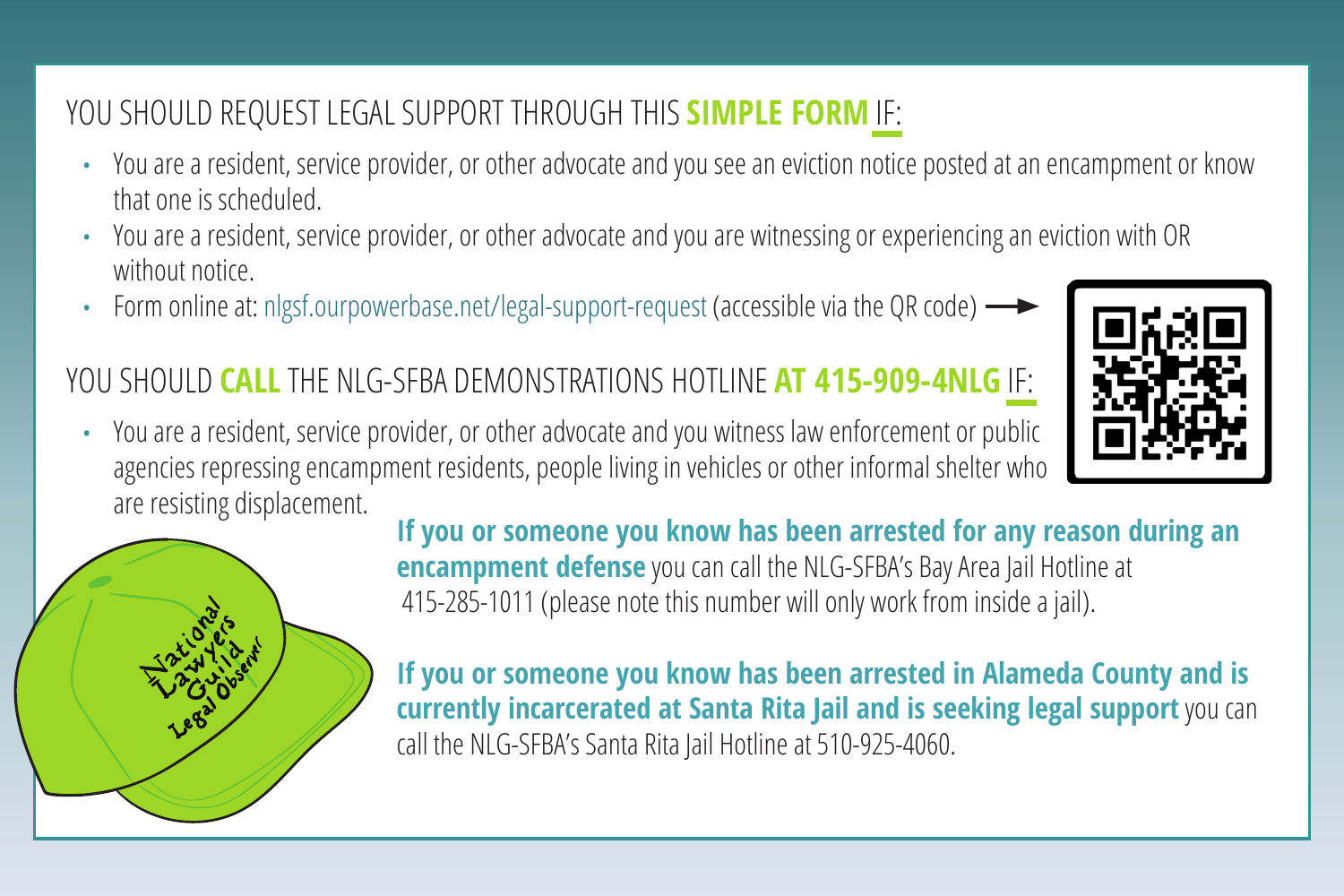# **Immigration Court Observation Program (ICOP)** Defend Against Deportation. National Lawyers Guild—SF Bay Area Chapter

*The Immigration Court Observation program (ICOP) seeks to bring greater transparency and accountability to Immigration Court by training volunteers to attend and observe immigration hearings and document any violations of immigrants' due process rights.*

THE PROGRAM trains law students and other community member volunteers to attend, observe and document detained and non-detained immigration court hearings.

Although immigration court hearings are open to the public, few people attend to observe these proceedings. There is also no right to public counsel in immigration court with limited exceptions and, therefore, only 15% of immigrants in detention are represented by attorneys. This means that the vast majority of immigrants have no choice but to go up against the Department of Homeland Security attorneys on their own.

By maintaining a constant presence in San Francisco Immigration Court, ICOP keeps pressure on judges to hold them accountable, helps make court hearings more transparent and identifies any needs and trends in immigration court that impact immigrants' due process rights.